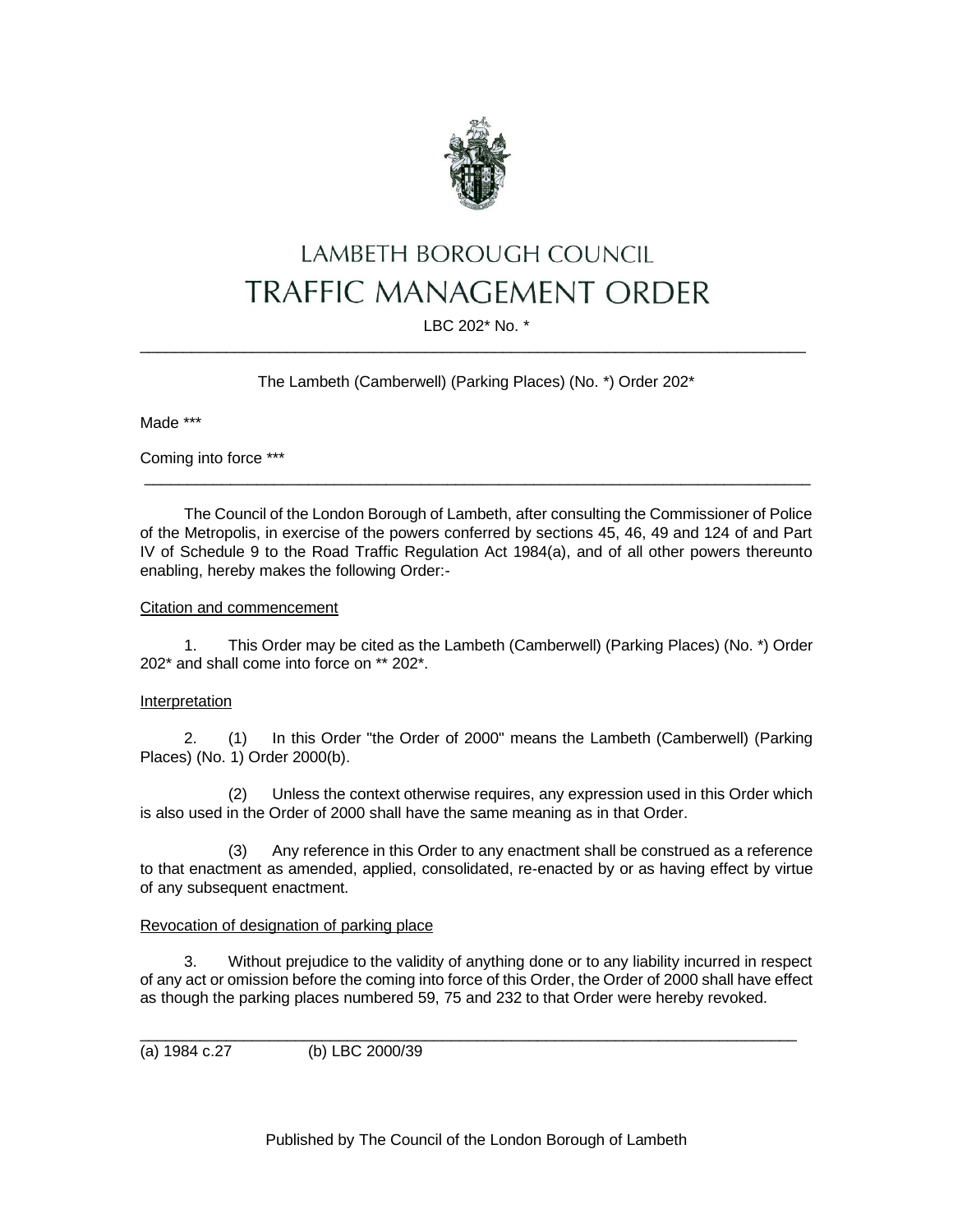#### Designation of parking places and application of the Order of 2000 thereto

4. (1) Each area on a highway comprising the length of carriageway of a street specified in column 2 of Schedule 1, 2 or 3 to this Order and bounded on one side of that length by the edge of the carriageway and on the other sides by a white line marking is designated as a parking place.

(2) The reference in this Article to a white line marking shall be construed as a reference to the white line marking (either broken or continuous) provided for in Schedule 7 to the Traffic Signs Regulations and General Directions 2016(a) or, if applicable, authorised by the Secretary of State by virtue of section 64 of the Road Traffic Regulation Act 1984.

(3) The provisions of the Order of 2000 (other than Articles 3 and 16) shall apply to the areas designated as parking places by this Order as if in those provisions any reference to a parking place included a reference to the areas designated as parking places by this Order and as if any reference to Schedule 1 to the Order of 2000 included a reference to Schedule 1 to this Order, as if any reference to Schedule 2A to the Order of 2000 included a reference to Schedule 2 to this Order and as if any reference to Schedule 2C to the Order of 2000 included a reference to Schedule 3 to this Order.

#### Placing of traffic signs, etc.

- 5. The Council shall:-
	- (a) place and maintain traffic signs indicating the limits of each parking place referred to in Schedule 1, 2 and 3 to this Order;
	- (b) place and maintain in or in the vicinity of each parking place referred to in Schedule 1, 2 and 3 to this Order traffic signs indicating that such parking places may be used during the permitted hours for the leaving only of the vehicles specified in Article 4(2), 4(3) and 4(5) respectively of the Order of 2000;
	- (c) place and maintain traffic signs in or in the vicinity of the parking place referred to in Schedule 2 to this Order indicating –
		- (i) that the parking place may be used by vehicles in respect of which payment of the parking charge is made using the electronic payment system; and
		- (ii) the location identification number of the parking place or part thereof; and
	- (d) carry out such other works as is reasonably required for the purposes of the satisfactory operation of the parking place.

Dated this \*\* day of \* 202\*.

### Ben Stevens Highway Network Manager

(a) S.I. 2016/362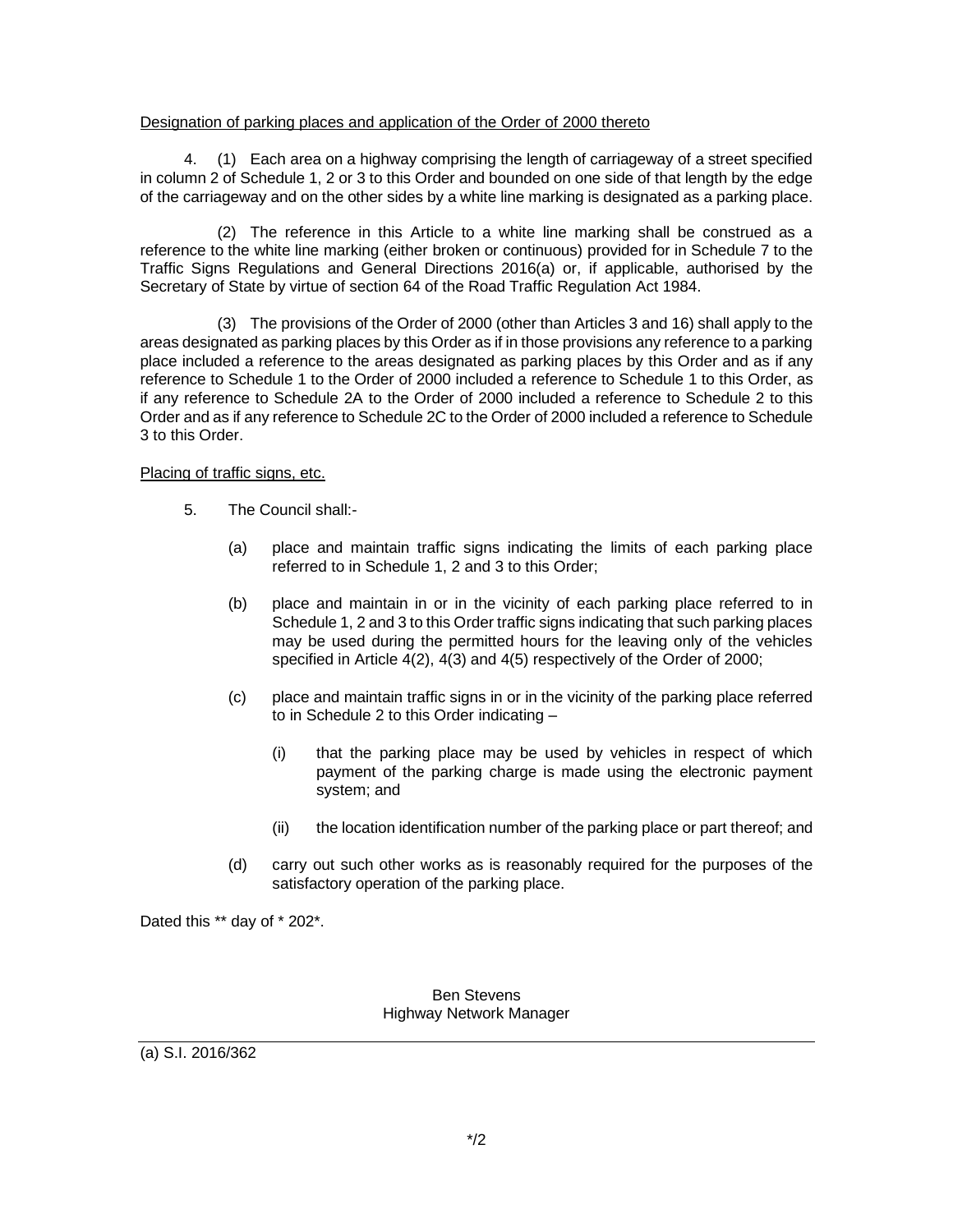#### SCHEDULE 1 (see Article 4)

IN RELATION TO A PARKING PLACE REFERRED TO IN THIS SCHEDULE THE EXPRESSION "PERMITTED HOURS" MEANS THE PERIOD BETWEEN 8.30 A.M. AND 6.30 P.M. ON MONDAYS TO FRIDAYS INCLUSIVE, ANY SUCH DAY NOT BEING CHRISTMAS DAY, GOOD FRIDAY OR A BANK HOLIDAY.

PARKING PLACES IN WHICH A VEHICLE MAY BE LEFT DURING THE PERMITTED HOURS PROVIDED IT DISPLAYS EITHER A VALID HARD COPY RESIDENT'S PERMIT, A VALID HARD COPY CAR CLUB PERMIT, A VALID HARD COPY VISITOR'S PERMIT OR A VALID HARD COPY TRADE PERMIT, ISSUED IN RESPECT OF THAT VEHICLE, OR THERE APPEARS ON A HAND-HELD DEVICE AN INDICATION THAT AN ELECTRONIC VERSION OF ONE OF THOSE PERMITS OR A FLEXIBLE CAR CLUB PERMIT HAS BEEN GRANTED IN RESPECT OF THAT VEHICLE AND THE PERMIT IS VALID.

| No of<br>parking<br>place | Designated parking place                                                                                                                                                                         | Special<br>manner of<br>standing |
|---------------------------|--------------------------------------------------------------------------------------------------------------------------------------------------------------------------------------------------|----------------------------------|
|                           | 2                                                                                                                                                                                                | 3                                |
| $\star$                   | Luxor Street, the south-west side, from a point 2 metres south-east of<br>a point opposite the common boundary of Nos. 26 and 28 Luxor Street,<br>north-westwards for a distance of 24.3 metres. |                                  |
| *                         | Southwell Road, the north-west side, from a point 15.7 metres north-<br>east of the north-eastern kerb-line of Northlands Street, north-<br>eastwards for a distance of 7.7 metres.              |                                  |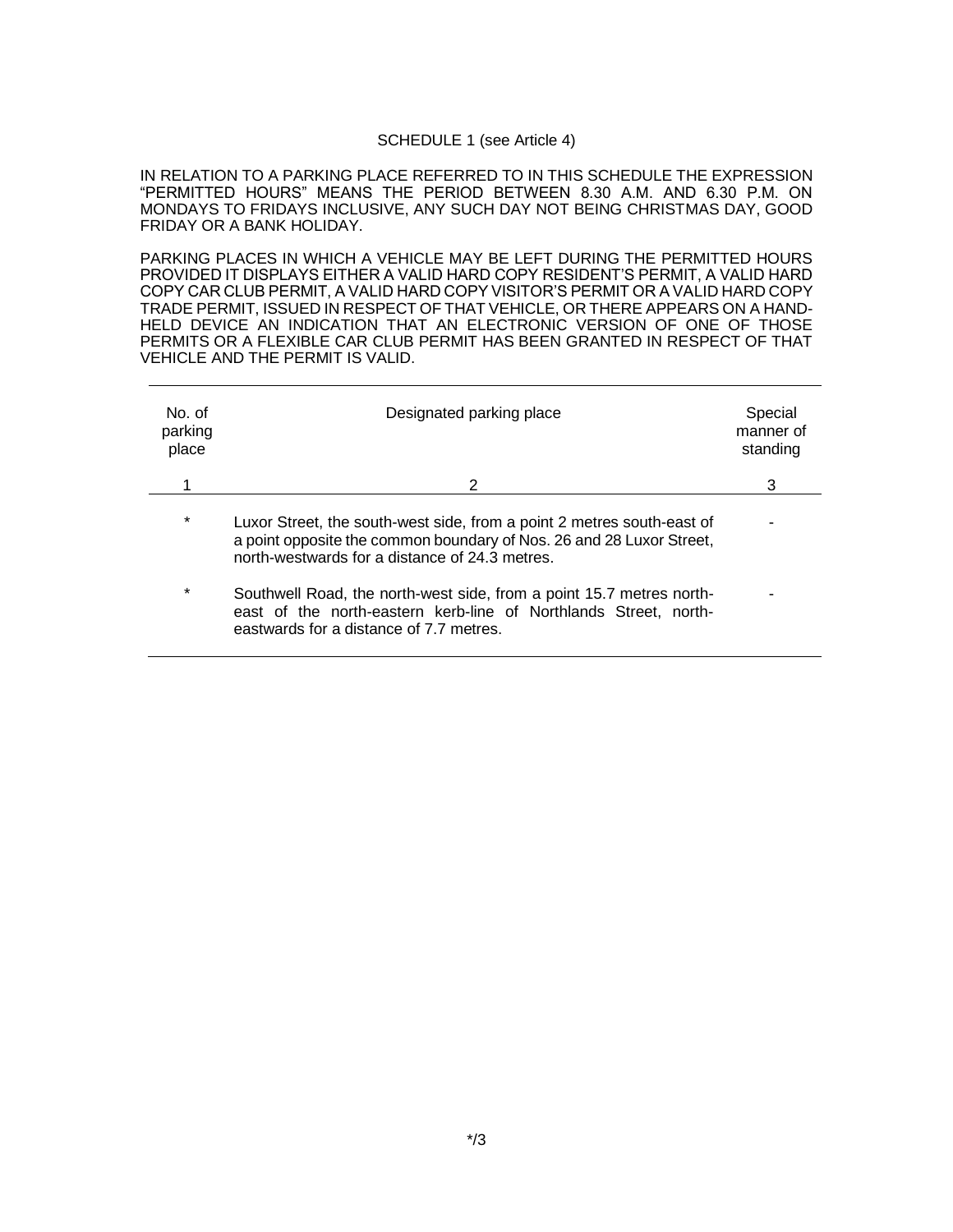#### SCHEDULE 2 (see Article 4)

IN RELATION TO A PARKING PLACE REFERRED TO IN THIS SCHEDULE THE EXPRESSION "PERMITTED HOURS" MEANS THE PERIOD BETWEEN 8.30 A.M. AND 6.30 P.M. ON MONDAYS TO FRIDAYS INCLUSIVE, ANY SUCH DAY NOT BEING CHRISTMAS DAY, GOOD FRIDAY OR A BANK HOLIDAY.

PARKING PLACES IN WHICH A VEHICLE MAY BE LEFT DURING THE PERMITTED HOURS PROVIDED:-

- (A) THE PARKING CHARGE HAS BEEN PAID USING THE ELECTRONIC PAYMENT SYSTEM (AND THE VEHICLE IS LEFT FOR NOT MORE THAN A MAXIMUM PERIOD OF FOUR HOURS); OR
- (B) THE VEHICLE DISPLAYS EITHER A VALID HARD COPY RESIDENT'S PERMIT, A VALID HARD COPY BUSINESS PERMIT, A VALID HARD COPY CAR CLUB PERMIT, A VALID HARD COPY TEACHER'S PERMIT, A VALID HARD COPY HEALTH CARE PERMIT, A VALID HARD COPY VISITOR'S PERMIT OR A VALID HARD COPY TRADE PERMIT, ISSUED IN RESPECT OF THAT VEHICLE, OR THERE APPEARS ON A HAND-HELD DEVICE AN INDICATION THAT AN ELECTRONIC VERSION OF ONE OF THOSE PERMITS OR A FLEXIBLE CAR CLUB PERMIT HAS BEEN GRANTED IN RESPECT OF THAT VEHICLE AND THE PERMIT IS VALID.

| No. of<br>parking<br>place | Designated parking place                                                                                                                                           | Special<br>manner of<br>standing |
|----------------------------|--------------------------------------------------------------------------------------------------------------------------------------------------------------------|----------------------------------|
|                            | 2                                                                                                                                                                  | 3                                |
| $\ast$                     | MINET ROAD, the north-east side, from a point 5 metres south-east of<br>the southern kerb-line of Spicer Close, south-eastwards for a distance<br>of 27 metres.    |                                  |
| *                          | MINET ROAD, the north-east side, from a point 38 metres south-east<br>of the southern kerb-line of Spicer Close, south-eastwards for a<br>distance of 15.3 metres. |                                  |